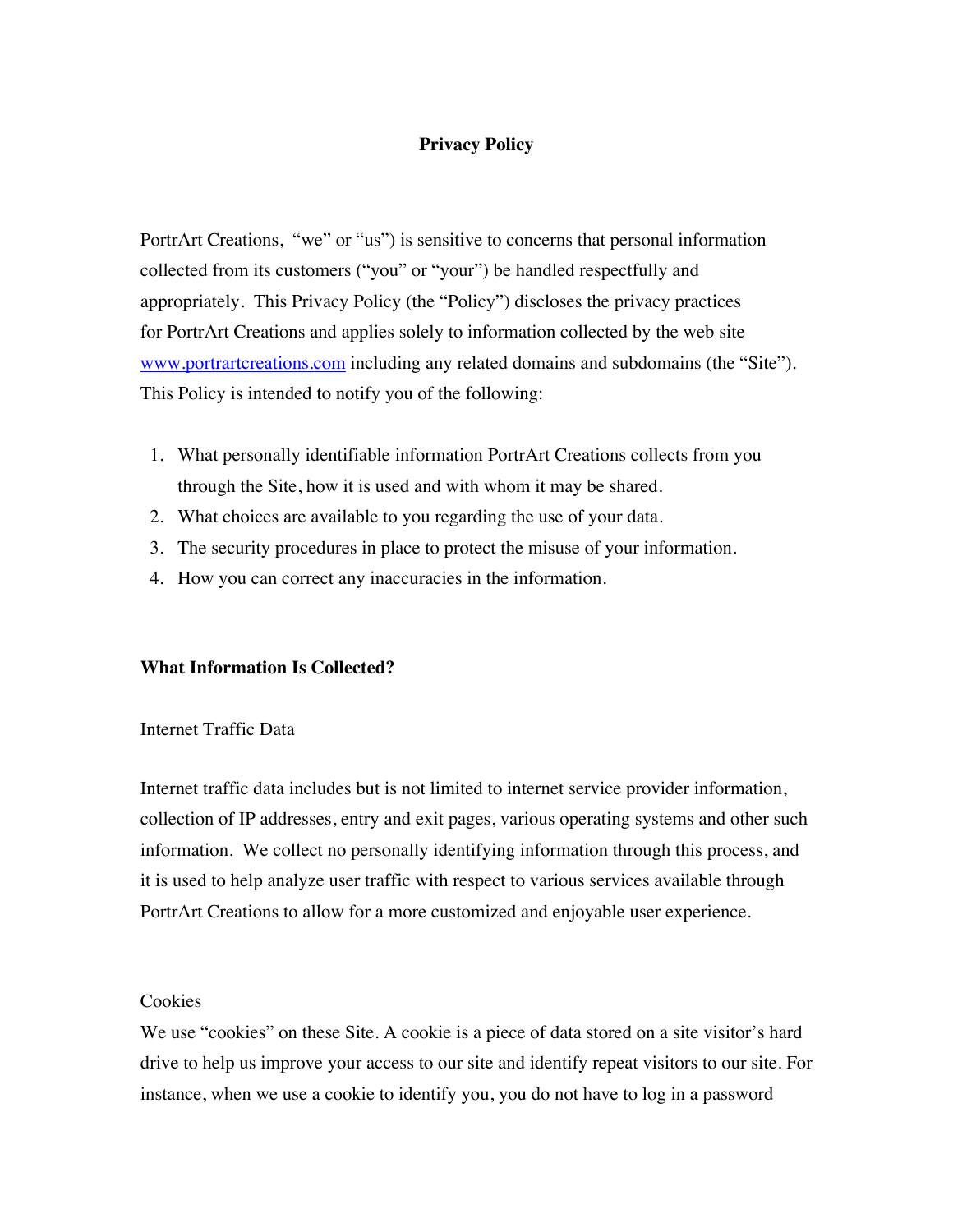more than once, thereby saving time and improving efficiency while on our site. Cookies can also enable us to track and target the interests of our users to enhance the experience on our site. Usage of a cookie is in no way linked to any personally identifiable information on our Site.

### **Personal Information**

PortrArt Creations must collect some information from you ("Identifier Information") to allow you to use and access services, products and materials. Identifier Information is only collected by your personally providing such information to PortrArt Creations via email, by phone, or otherwise through PortrArt Creations website pursuant to making a purchase or requesting service.

#### **Testimonials**

PortrArt Creations may display personal testimonials of yours from time to time received via email or as otherwise received from you by PortrArt Creations. By accepting the Terms of Use, which incorporate this Privacy Policy that you may access here, you give PortrArt Creations specific consent to use such personal testimonial. If you would like PortrArt Creations to remove your testimonial or customer review at any time, please simply contact us at thuanton@portrartcreations.com, and we will promptly do so.

### **Information Collection, Use, and Sharing**

We are the sole owners of the information collected on the Site. We only have access to/collect information that you voluntarily give us via email or other direct contact from you. We will not sell, rent or otherwise share this information with any other individual or business entity, except as reasonably necessary to provide products, materials, or services to you.

We will use your information to respond to you, and will not share your information with any third party outside of our organization, other than as necessary to fulfill your request, e.g. to ship an order.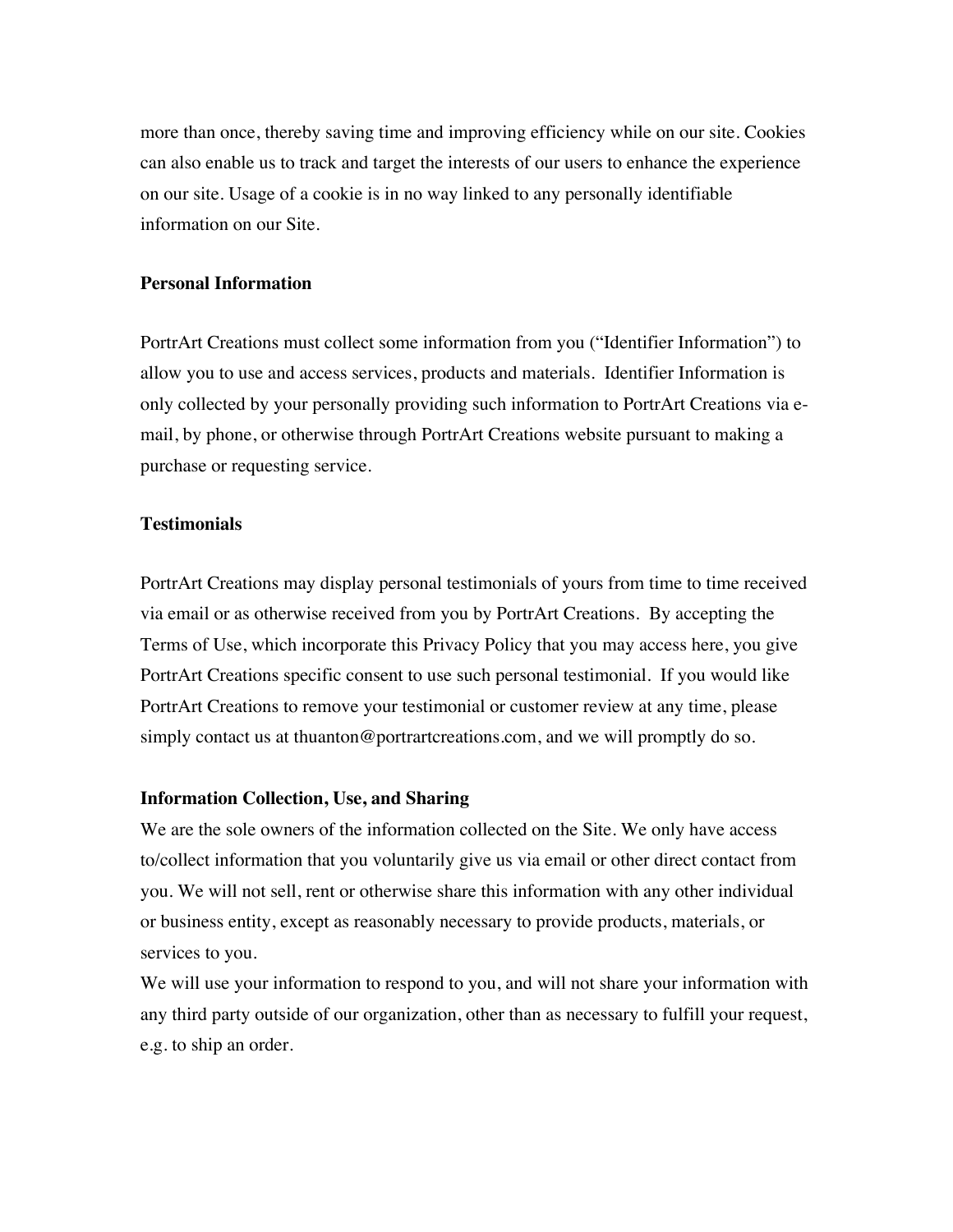Unless you ask us not to, we may contact you via email in the future to tell you about specials, new products or services, or changes to this privacy policy.

### **Your Access to and Control Over Information**

You may opt out of any future contacts from us or request that we discontinue sending of email and other communications at any time at any time by contacting us at thuanton@portrartcreations.com.

### **Security**

We take precautions to protect your information. When you submit sensitive information via the Site, your information is protected both online and offline. Wherever we collect sensitive information, that information is encrypted and transmitted to us by secure servers. We have included common indications of such secured features when appropriate such as a closed lock icon at the bottom of your web browser.

While we use encryption to protect sensitive information transmitted online, we also protect your information offline. Only employees who need the information to perform a specific job (for example, billing or customer service) are granted access to personally identifiable information. The computers/servers in which we store personally identifiable information are kept in a secure environment.

#### **Registration**

In order to use these Site, a user may complete the registration form. During registration a user is required to give certain information (such as name and email address). This information is used to contact you about the products/services on our site in which you have expressed interest. At your option, you may also provide demographic information (such as gender or age) about yourself, but it is not required.

#### **Orders**

We request information from you on our order form. To buy from us, you must provide contact information (such as your name and shipping address) and financial information